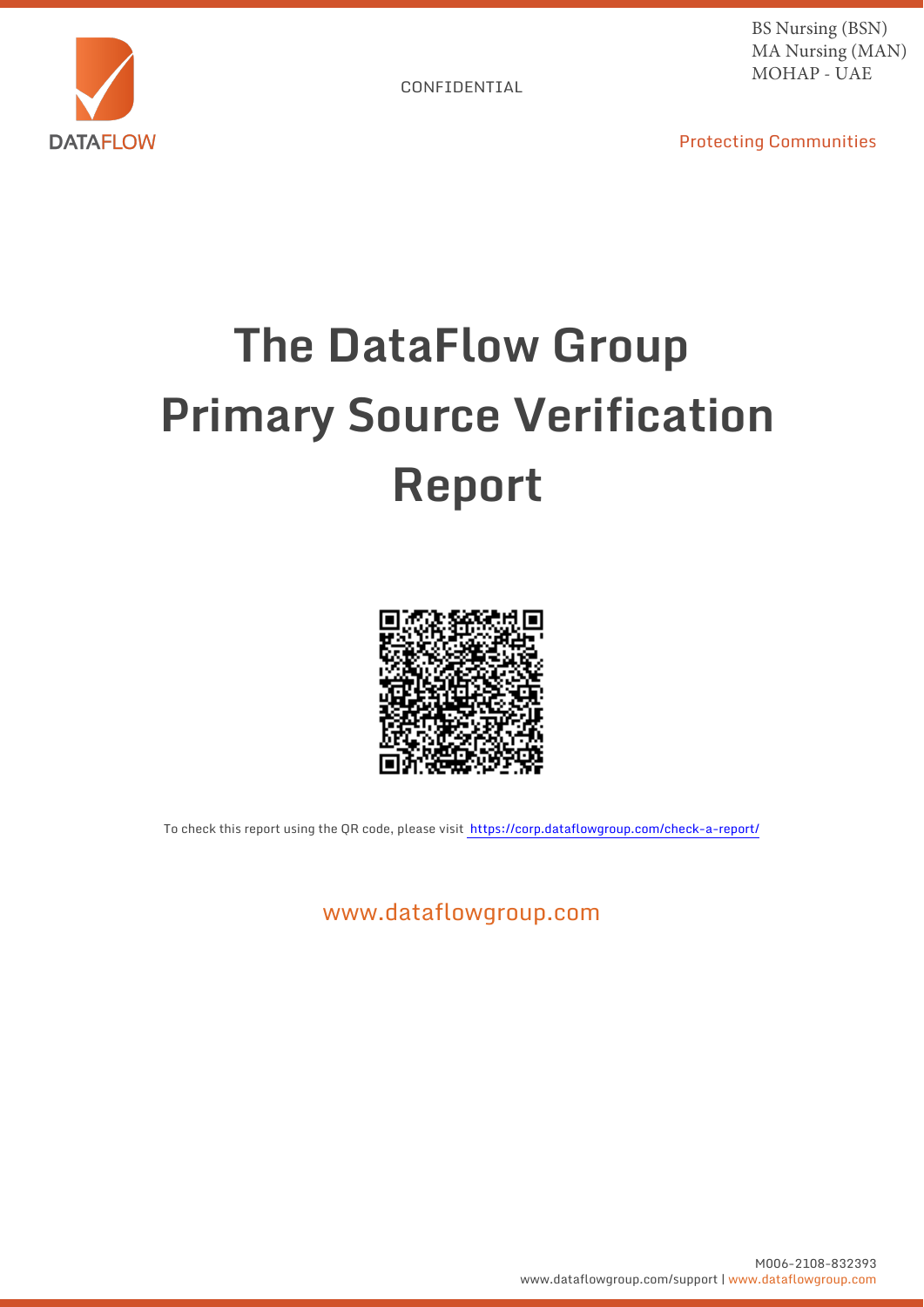## **Verification Report**

| <b>Report Summary</b>          |                                                                                   |  |
|--------------------------------|-----------------------------------------------------------------------------------|--|
| <b>Applicant Name</b>          | SALGADO ARNEL BANAGA                                                              |  |
| <b>DataFlow Case Reference</b> | M006-2108-832393                                                                  |  |
| <b>Client Reference</b>        | 68865                                                                             |  |
| <b>Issued To</b>               | MINISTRY OF HEALTH AND PREVENTION<br>P.O. BOX 1853, DUBAI<br>UNITED ARAB EMIRATES |  |
| <b>Issued On</b>               | <b>27 AUGUST 2021</b>                                                             |  |
| Date of Receipt                | <b>11 AUGUST 2021</b>                                                             |  |
| <b>Passport Number</b>         | P5760025A                                                                         |  |
| <b>Result</b>                  | <b>POSITIVE</b>                                                                   |  |
|                                |                                                                                   |  |

| <b>Report Status Color Reference Table</b> |                                                                                                                                                                                                                          |  |
|--------------------------------------------|--------------------------------------------------------------------------------------------------------------------------------------------------------------------------------------------------------------------------|--|
| <b>Discrepancy</b>                         | [i] The concerned issuing authorities have reported one or more discrepancies in the<br>information provided.<br>ii) Discrepant records found against the concerned Applicant and or an associated<br>Issuing Authority. |  |
| <b>Unable To Verify</b>                    | One or more component(s) could not be verified due to<br>i)An untraceable or unresponsive issuing authority.<br>ii) An unconfirmed affiliation.<br>iii)The documents submitted by the applicant were incomplete.         |  |
| <b>Positive</b>                            | The concerned issuing authorities have confirmed that the submitted details are<br>verified.                                                                                                                             |  |
|                                            |                                                                                                                                                                                                                          |  |

Disclaimer: © Copyright 2021 The DataFlow Group. All rights reserved. No part of this publication may be reproduced without the express prior consent of the DataFlow Group. Portions of this document may have been masked or redacted to protect proprietary, personal or sensitive information.

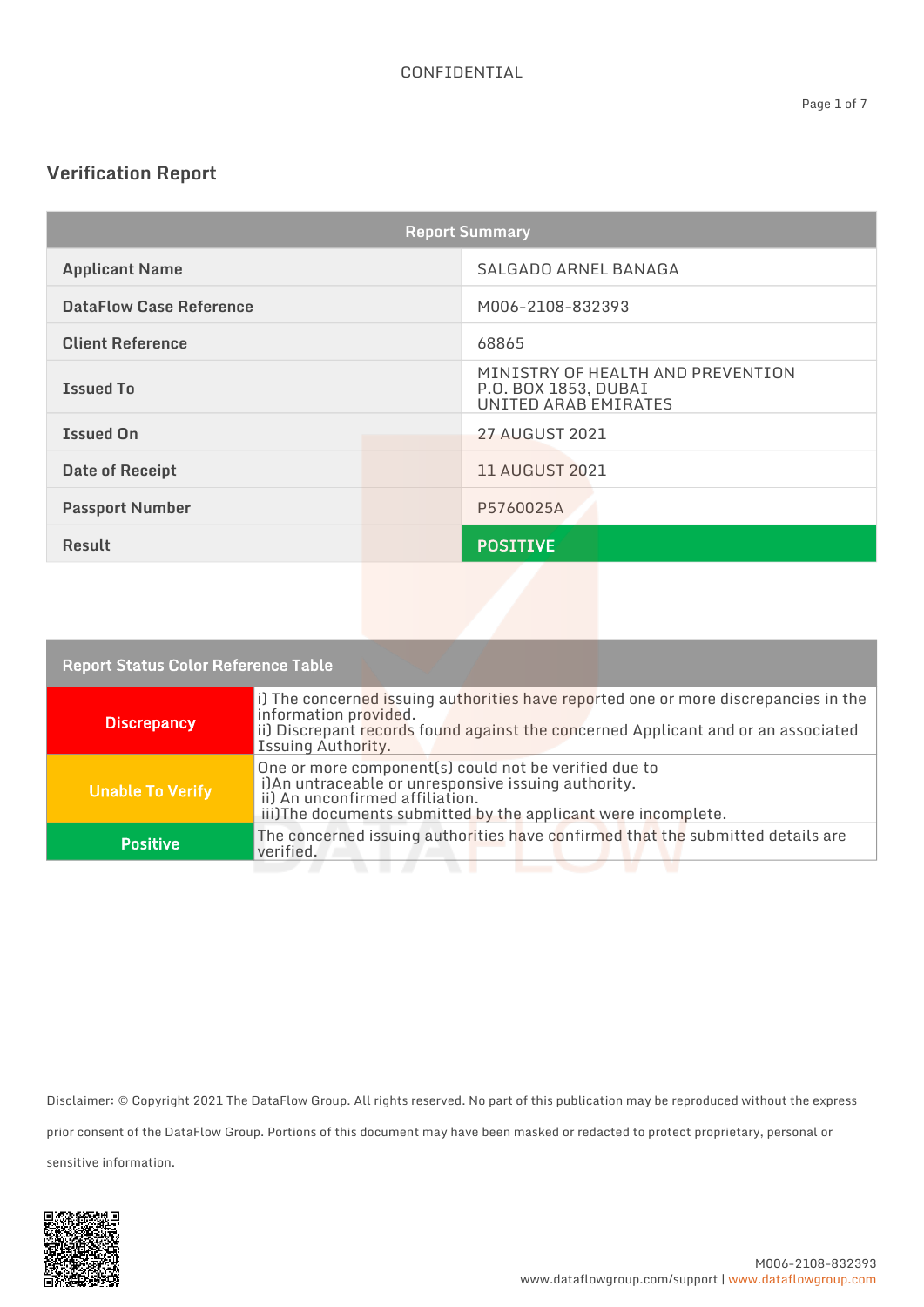| <b>Verification Component: Education 1</b>           |                                                |                                  |
|------------------------------------------------------|------------------------------------------------|----------------------------------|
| <b>Detail</b>                                        | <b>Information Provided</b>                    | <b>Information Verified</b>      |
| <b>Institute Name</b>                                | PHILIPPINE COLLEGE OF<br>HEALTH SCIENCES, INC. | CORRECT                          |
| <b>State, Country</b>                                | NATIONAL CAPITAL REGION,<br>PHILIPPINES        | CORRECT                          |
| <b>Qualification Attained</b>                        | MASTER OF ARTS IN NURSING                      | <b>CORRECT</b>                   |
| <b>Conferred Date/Examination</b><br>Date/Issue Date | 31 MARCH 2005 (CONFERRED<br>DATE)              | CORRECT                          |
| <b>Mode Of Study</b>                                 | FULL TIME/ACTIVE ENROLLMENT                    |                                  |
| <b>Period Of Study</b>                               | NOT SPECIFIED                                  | 14 APRIL 2003 - 23 MARCH<br>2005 |
| <b>Degree/Course Is Completed</b>                    | <b>YES</b>                                     | CORRECT                          |
| <b>Remarks</b>                                       | Verified                                       |                                  |

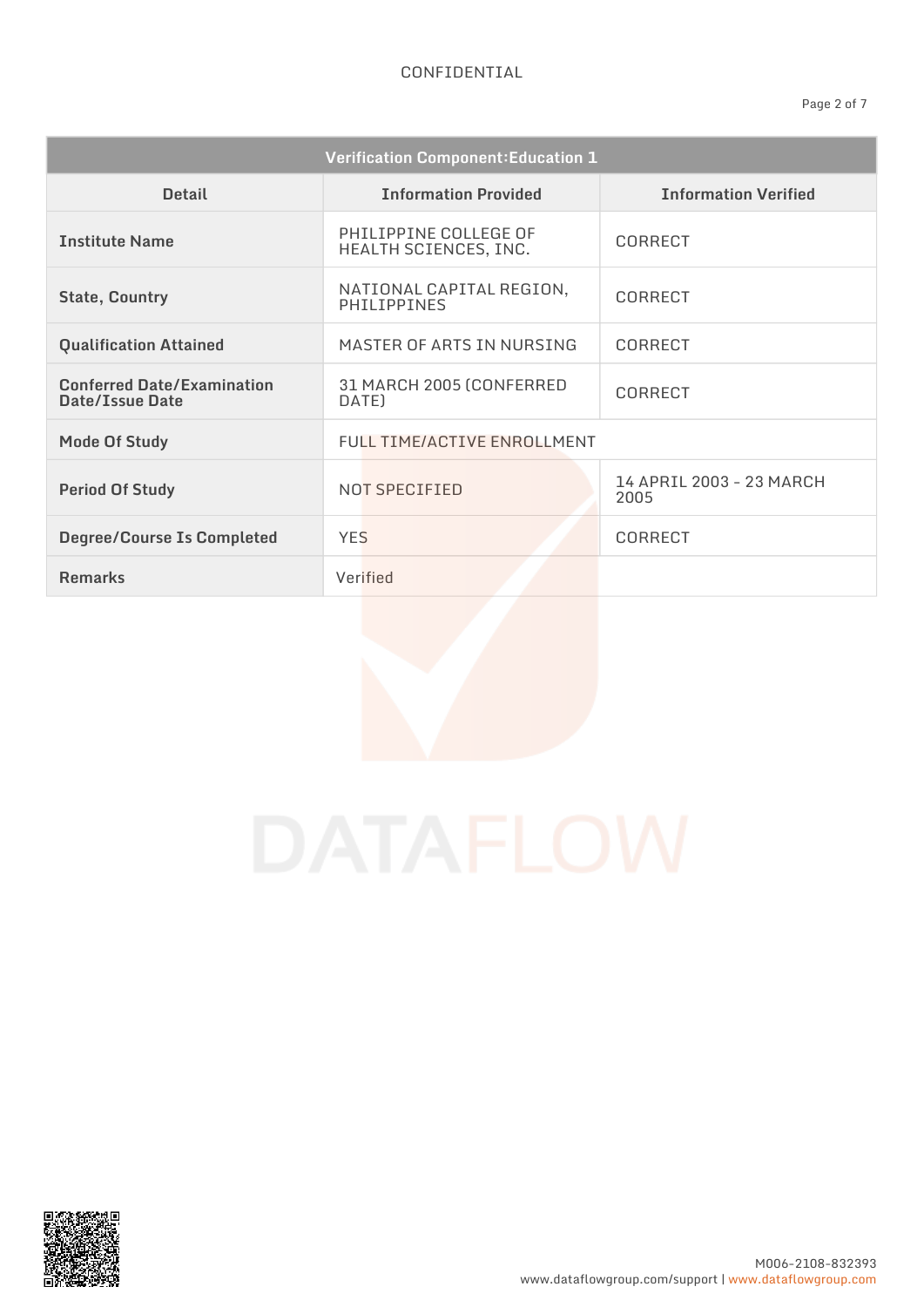### CONFIDENTIAL

| <b>Verification Component: Education 2</b>           |                                                 |                              |
|------------------------------------------------------|-------------------------------------------------|------------------------------|
| <b>Detail</b>                                        | <b>Information Provided</b>                     | <b>Information Verified</b>  |
| <b>Institute Name</b>                                | PINES CITY EDUCATIONAL<br><b>CENTER</b>         | PINES CITY COLLEGES          |
| <b>State, Country</b>                                | BENGUET, PHILIPPINES                            | CORRECT                      |
| <b>Qualification Attained</b>                        | <b>BACHELOR OF SCIENCE IN</b><br><b>NURSING</b> | CORRECT                      |
| <b>Conferred Date/Examination</b><br>Date/Issue Date | 18 MARCH 1993 (CONFERRED<br>DATE)               | <b>CORRECT</b>               |
| <b>Mode Of Study</b>                                 | <b>ACTIVE ENROLLMENT</b>                        |                              |
| <b>Period Of Study</b>                               | NOT SPECIFIED                                   | 06 JUNE 1988 - 18 MARCH 1993 |
| <b>Degree/Course Is Completed</b>                    | <b>YES</b>                                      | <b>CORRECT</b>               |
| <b>Remarks</b>                                       | Verified                                        |                              |

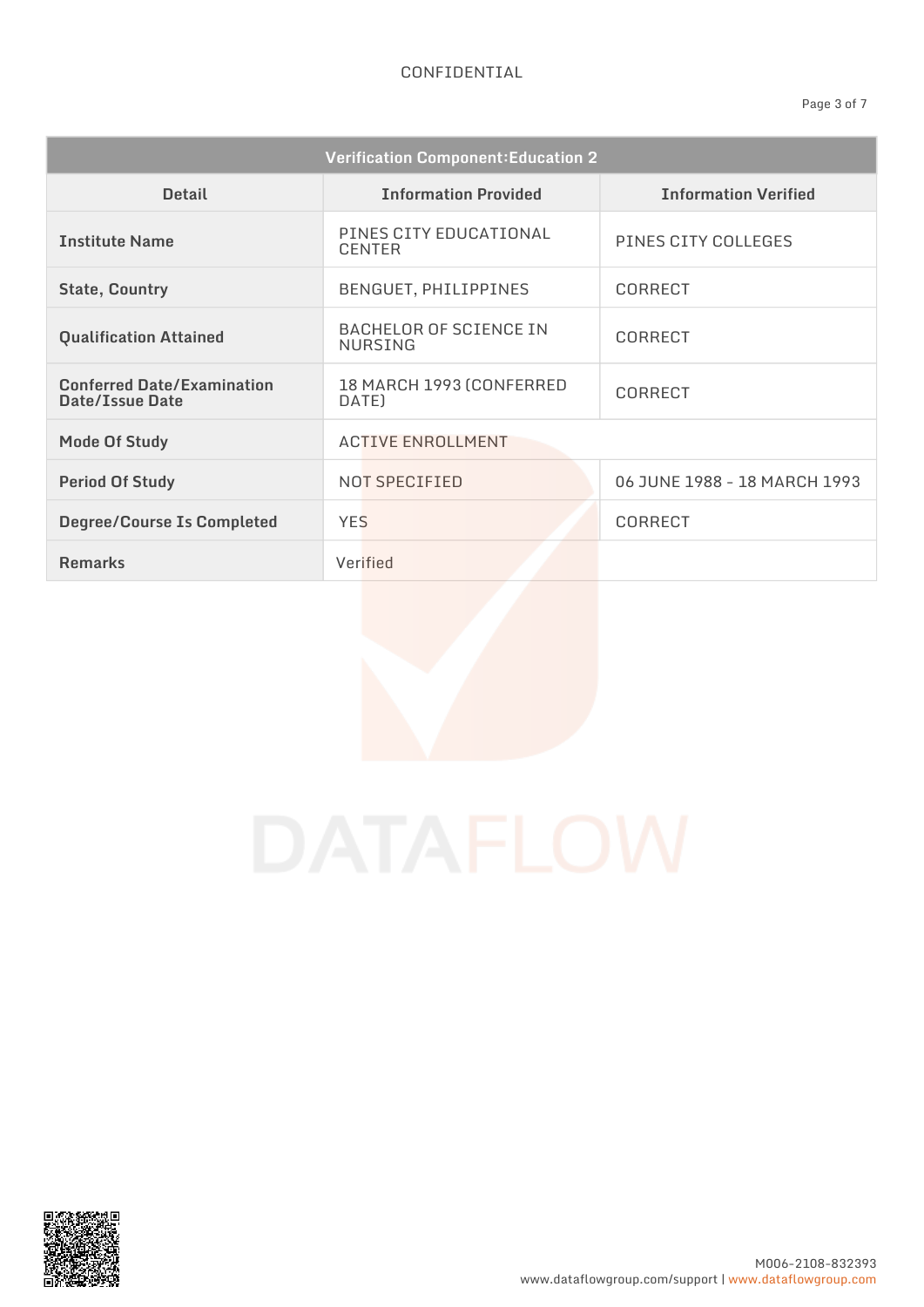| <b>Verification Component: Employment</b> |                                                                                                                |                             |
|-------------------------------------------|----------------------------------------------------------------------------------------------------------------|-----------------------------|
| <b>Detail</b>                             | <b>Information Provided</b>                                                                                    | <b>Information Verified</b> |
| <b>Name Of The Organization</b>           | RAK MEDICAL AND HEALTH<br><b>SCIENCES UNIVERSITY</b>                                                           | <b>CORRECT</b>              |
| <b>State, Country</b>                     | RAS AL KHAIMAH, UNITED<br><b>ARAB EMIRATES</b>                                                                 | CORRECT                     |
| <b>Designation</b>                        | ASSISTANT PROFESSOR                                                                                            | CORRECT                     |
| <b>Start Date</b>                         | 21 SEPTEMBER 2011                                                                                              | <b>CORRECT</b>              |
| <b>End Date</b>                           | NOT SPECIFIED                                                                                                  | 15 AUGUST 2021 (TILL DATE)  |
| <b>Remarks</b>                            | Verified<br>At the time of verification, 15 August 2021, the Applicant was still<br>working with the facility. |                             |